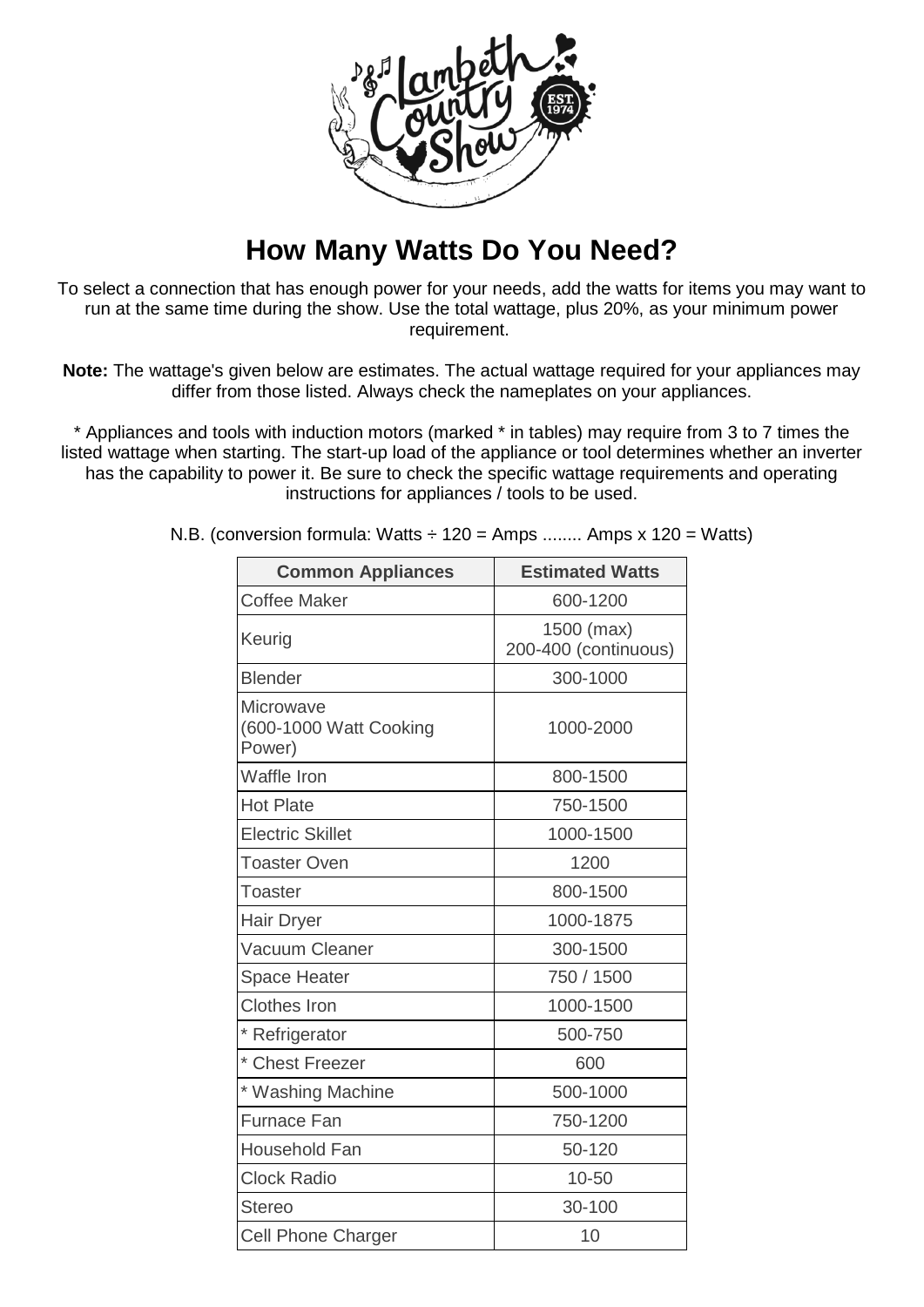| <b>Laptop Computer</b>                          | $20 - 75$                       |
|-------------------------------------------------|---------------------------------|
| MacBook Pro                                     | 85                              |
| iPad / Tablet                                   | $10 - 20$                       |
| Desktop with Monitor                            | 200-400                         |
| <b>Inkjet Printer</b>                           | $15 - 75$                       |
| Laser Printer                                   | 500 (continuous)<br>2000 (peak) |
| <b>Photographic Strobe</b><br>(300 Watt-Second) | 1200 (peak)                     |
| TV 32" LED/LCD                                  | 50                              |
| TV 42" Plasma                                   | 240                             |
| Home Theatre Projector                          | 200                             |
| <b>Blu-Ray or DVD Player</b>                    | 15                              |
| Satellite Dish / Receiver                       | 20-30                           |
| Video Game Console<br>(Xbox / PS4 / Wi)         | 40-140                          |

| <b>Common Tools</b>      | <b>Estimated Watts</b> |
|--------------------------|------------------------|
| Angle Grinder            | 900                    |
| Drill (1/4"-1/2")        | 500-960                |
| <b>Disc Sander</b>       | 1200                   |
| Jig Saw                  | 300-700                |
| <b>Band Saw</b>          | 700-1200               |
| Table Saw                | 1800                   |
| <b>Circular Saw</b>      | 1400-1800              |
| Chop / Cut Off Saw       | 1500-1800              |
| Shop Vac 6.5 hp          | 1440                   |
| * Electric Chain Saw 14" | 1200                   |
| * Airless Sprayer 1/2 hp | 750                    |
| * Air Compressor 1 hp    | 2000                   |

| <b>Pumps and Air Conditioners</b>             | <b>Estimated Watts</b>                      |
|-----------------------------------------------|---------------------------------------------|
| * Well Pump 1/3 hp                            | 750 (Running)<br>1400-3000 (Starting)       |
| * Well Pump 1/2 hp                            | 1000 (Running)<br>2100-4000 (Starting)      |
| * Sump Pump 1/3 hp                            | 800 (Running)<br>1300-2900 (Starting)       |
| * Sump Pump 1/2 hp                            | 1050 (Running)<br>2150-4100 (Starting)      |
| * Air Conditioner<br>(7000 BTU to 10,000 BTU) | 1000-1500 (Running)<br>2200-5000 (Starting) |

**[Click here for connections](http://lambethcountryshow.co.uk/wp-content/uploads/2016/01/LCS-2016-power-connections-and-pricing.pdf) and pricing.**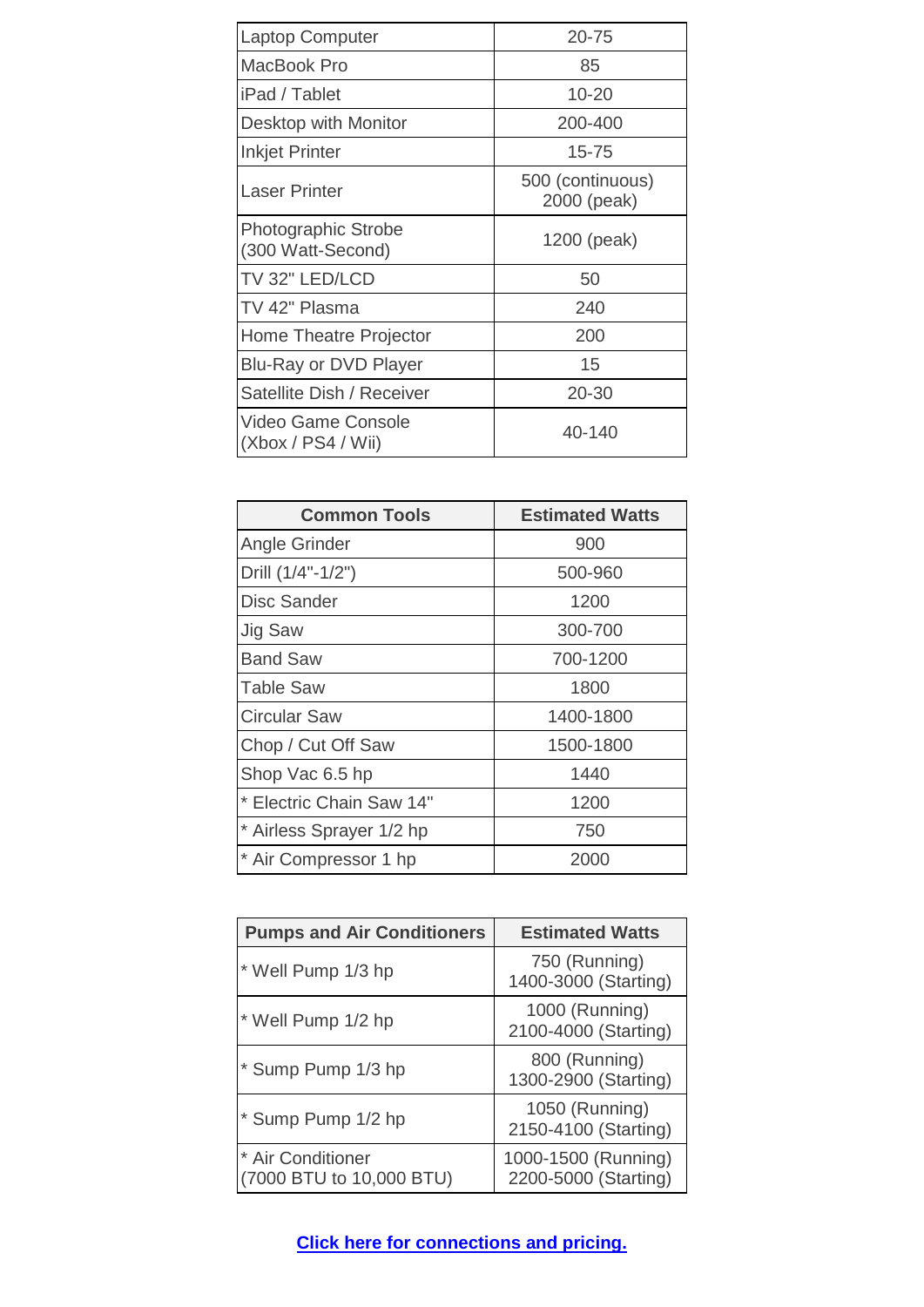

## **2016 Power connections and pricing**

Single 13 amp | £125 | Maximum of 3kw / 3,000w



Twin 13 amp | £150 | Maximum of 6kw / 6,000w

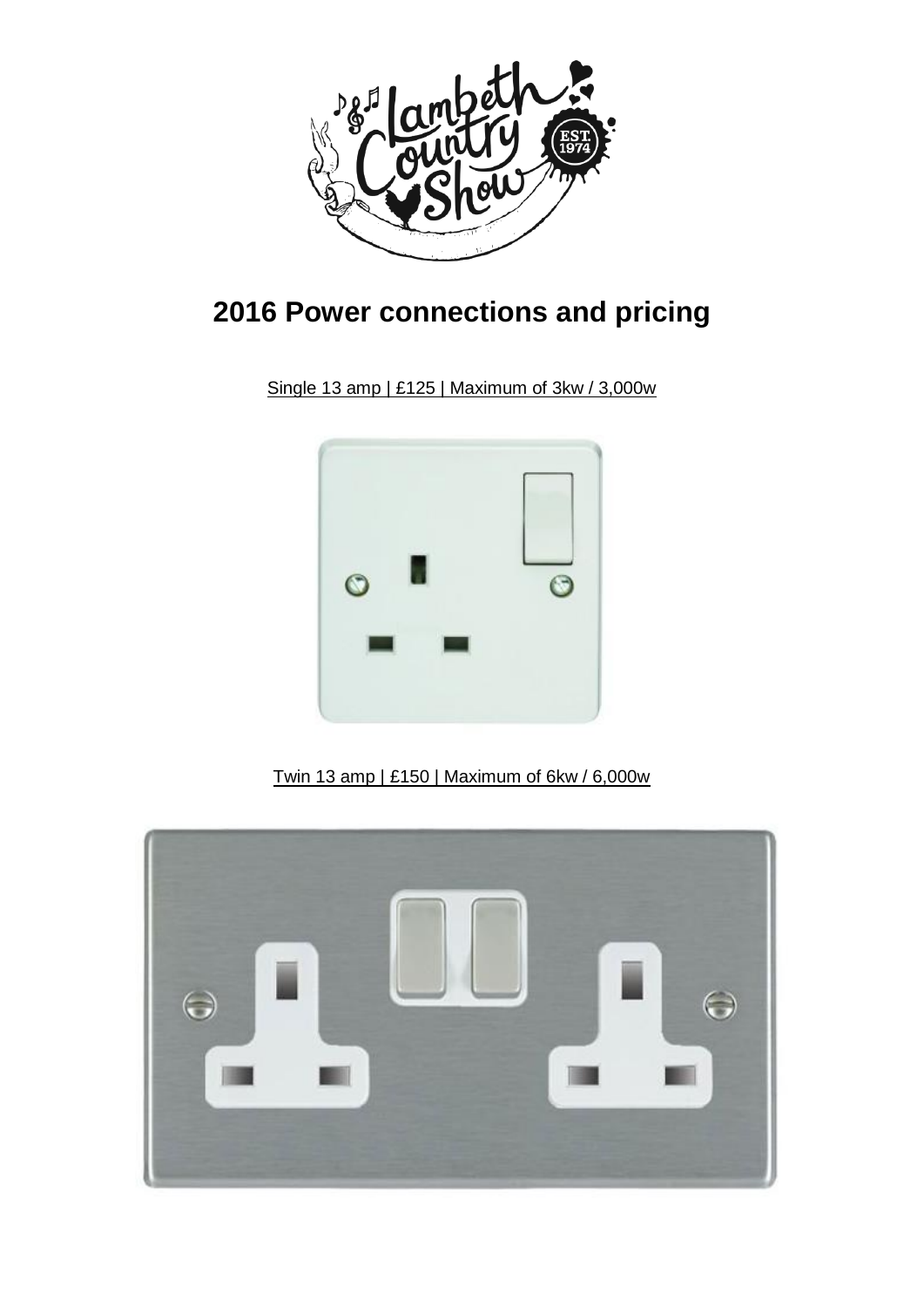

Ceeform 16 amp | £175 | Maximum of 4kw / 4,000w

Ceeform 32 amp | £200 | Maximum of 8kw / 8,000w